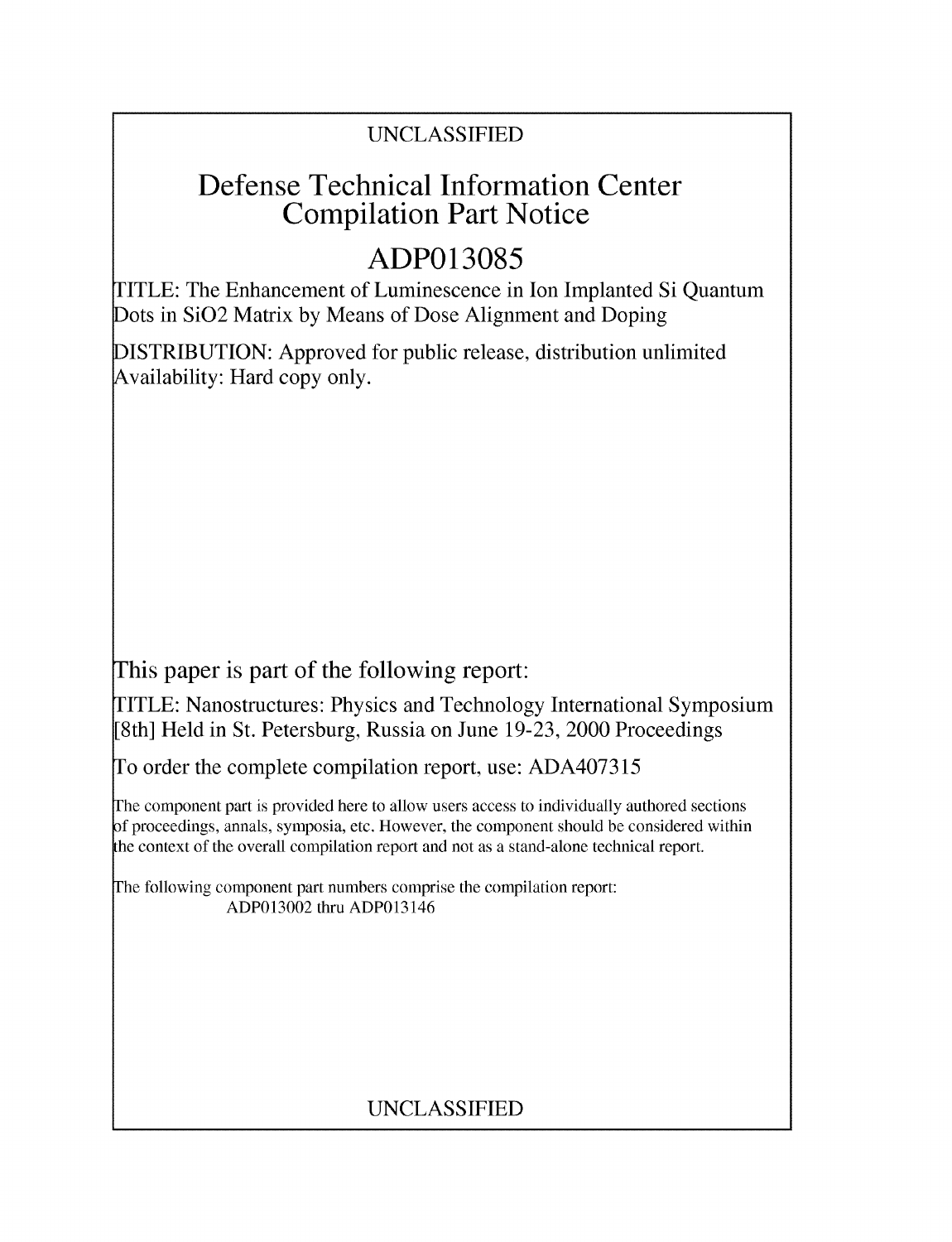#### The enhancement of luminescence in ion implanted Si quantum dots in  $SiO<sub>2</sub>$  matrix by means of dose aligment and doping

*D. I. Tetelbaum*<sup>†</sup>, O. N. Gorshkov†, S. A. Trushin†, D. G. Revin $\ddagger$ , D. M. Gaponova‡ and W. Eckstein§ **T** Physico-Technical Research Institute of Nizhnii Novgorod State University, Gagarin prosp. 23/3, 603600, Nizhnii Novgorod, Russia -: Institute of Physics for Microstrucrute, GSP- 105,603600, Nizhnii Novgorod, Russia § Max-Planck Institute of Plasmaphysics, Boltzmannstr. 2, D-85748, Garshing, Germany

The system of Si quantum dots imbedded into  $SiO<sub>2</sub>$  matrix ( $SiO<sub>2</sub>:Si$ ) is very promising one for many modern micro- and optoelectronic employments due to its compatibility with common silicon technology. The ion implantation is one of the most suitable and common method for the production of such a system  $[1-3]$ . Because of small thickness of implanted layers, the problem of the luminescence enhancement for the  $SiO<sub>2</sub>:Si$  system is important. There is one apparent way to resolve this problem — the increase of excess concentration  $C_{\rm Si}$  of Si by the increase of  $\rm Si^+$  dose. But this way is not a simple one. Indeed, the luminescence intensity must increase with areal density  $N<sub>S</sub>$  of Si nanoinclusions (NI) with appropriate for quantum confinement sizes. Generally speaking, it is not clear if the *Ns* would increase proportionally to  $C_{Si}$ : with increase of  $C_{Si}$  not only  $N_S$  but also average sizes of NI may grow, as well. Besides, the relation between dose and  $C_{\rm Si}$  value is not simple due to complicated processes that must be taken into account at high doses of ion implantation (sputtering, swelling, ion mixing, change of composition, etc). It is evident that at sufficiently high doses, the sizes of NI will be so large that quantum confinement (and, hence luminescence related with quantum dots) reduction will occur. Therefore, one should look forward that, even at favourable conditions, the dose dependence of luminescence should not be monotonous one.

Recently, we have established once more factor that enhances the photoluminescence  $(PL)$  in  $SiO<sub>2</sub>:Si$  system, namely, the additional doping of system by phosphorous implantation [4, 5]. The mechanisms of phosphorous influence on PL properties are unknown, although some assumptions were suggested in [4, 5 *1.*

In this work, we investigated, both theoretically and experimentally, the relation between  $Si<sup>+</sup>$  dose and PL intensity and carried out some experiments to clear out the mechanisms of phosphorous doping influence on PL.

The thermal oxidized samples of Si with oxide thickness of 300 nm were used. The room temperature ion implantation was carried out at energy  $E = 150 \text{ keV}$  and at doses  $\phi = 1 \times 10^{17}$  to  $1 \times 10^{18}$  cm<sup>-2</sup>. After implantation, the samples were annealed at 1000 °C, 2 h. Part of the samples was additionally implanted by  $P^+$  with the same E at  $\phi = 1 \times 10^{16}$  cm<sup>-2</sup>. The PL was measured at room temperature at  $\lambda = 488$  nm (Ar laser). The Raman spectra were determine at oblique beam incidence to decrease the substrate signal. The PL peak at approximately  $\sim 800$  nm that is characteristic one for the SiO<sub>2</sub>:Si system [1-31 is observed for all the implanted samples. The position of the peak is about the same with exeption of the largest doses ( $\phi > 4 \times 10^{17}$  cm<sup>-2</sup>), for which it is shifted towards the red site. As it was expected, the PL intensity nonmonotoniously changes with dose.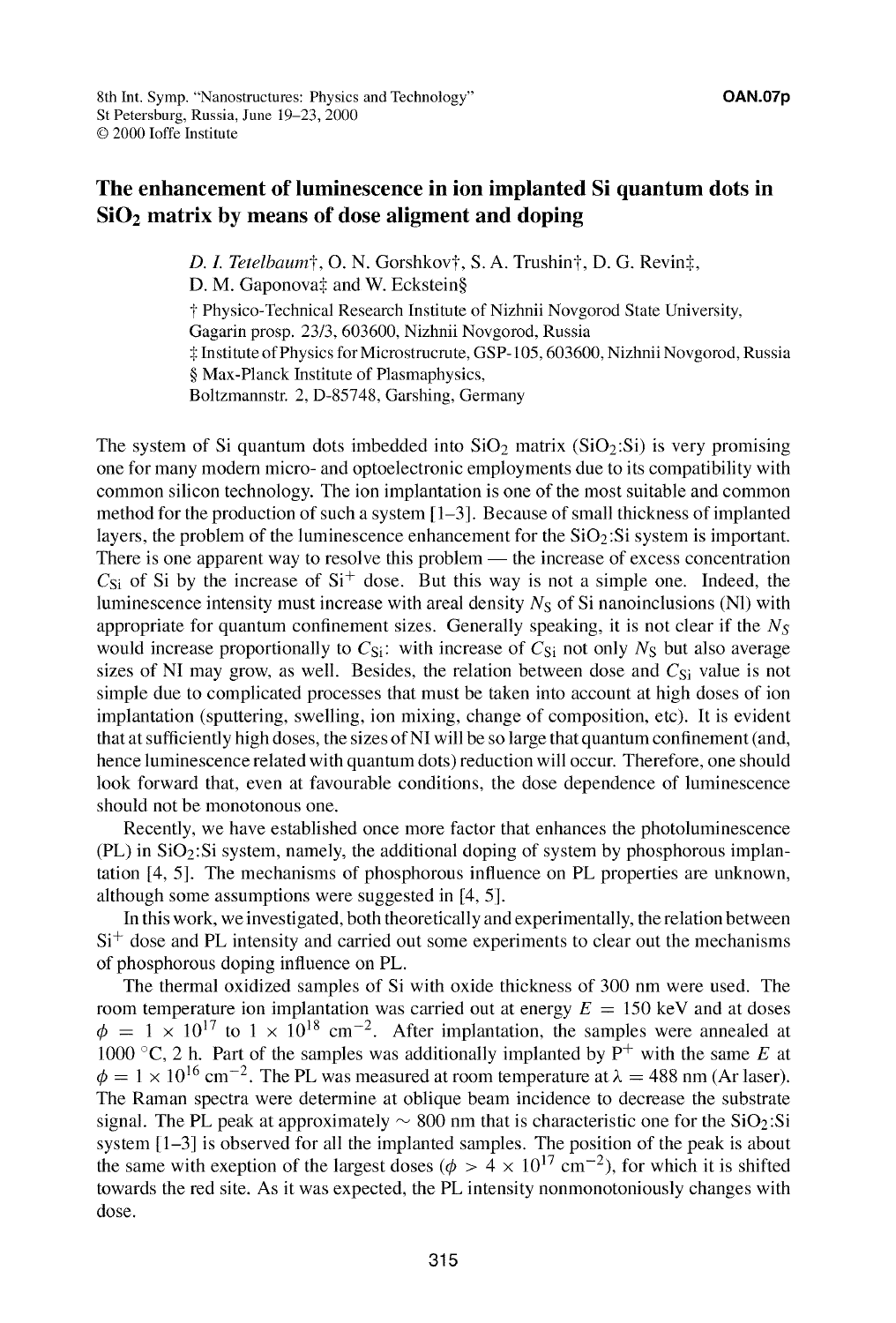

Fig. **1.** The dependence of surface concentration of silicon nanoinclusions (curve) and integral PL intensity (points) on Si dose.

In order to interpret these data, we have carried out the calculation of  $N<sub>S</sub>$  according the following assumption. The concentration of NI at any depth is changed proportionally to the volume occupied by the exess (superstoichiometric) concentration of Si atoms until NI is overlapped at this depth. The overlapping means that volume  $\alpha$  occupied by excessive Si atoms becomes equal to  $\alpha^*$ , where  $\alpha^*$  is varied parameter,  $\alpha^*$  is near 0.5. This assumption must be fulfilled if mean size of NI does not change and if all (or constant port of) the excess Si atoms enter into NI during annealing. Then the relative value of  $N<sub>S</sub>$  at any dose is determined by the integration over the depths for which  $\alpha < \alpha^*$ . The  $\alpha$  values versus depths were computed by Monte Carlo method (TRIDIN code [61) taking into account pointed out processes.

In Fig. 1 the calculated dose dependence of  $N<sub>S</sub>$  (curve) is presented together with experimental values of integral PL peak intensify (points). Good accordance between experimental and calculated data speaks in favour of that above pointed assumption is right. This means that NI average size, indeed, is not changed with dose at  $\phi < 4 \times 10^{17} \text{ cm}^{-2}$ . The data of Raman spectra show that Raman shift is not altered until  $\phi > 4 \times 10^{17}$  cm<sup>-2</sup>. This fact serves as additional evidence of NI size constancy. As it is follows from PL peak position and from Raman shift, average size of NI is about 4-5 nm.

The theoretical estimation shows that at sufficiently high supersaturation and providing that the complexes composed of two Si atoms serve as nucleus of NI, the concentration of NI should be approximately proportional to the excess Si atom density at not too large doses.

Other factor that enhances the PL is phosphorous doping (Fig. 2). Three mechanisms can provide this enhancement. First, the influence of P on processes of NI nucleation and growth. Second, the passivation of defects (dangling bonds) in NI or on their surfaces. (This defects may serve as nonradiative centres of recombination reducing the PL.) The third mechanism is related with the change of radiative interband transitions between quantum dot levels when the electron of donor atom fills in the level in conduction band of quantum dot. (Even at lowest Si dose, the concentration of P atoms at  $\Phi_p = 1 \times 10^{16}$  cm<sup>-2</sup> is enough to provide more then one donor atom into each NI).

It is shown that intermediate annealing at 1000 **'C,** 2 h does not influence on the degree of PL enhancement by the phosphorous doping. It permits to deny the first mechanism of PL